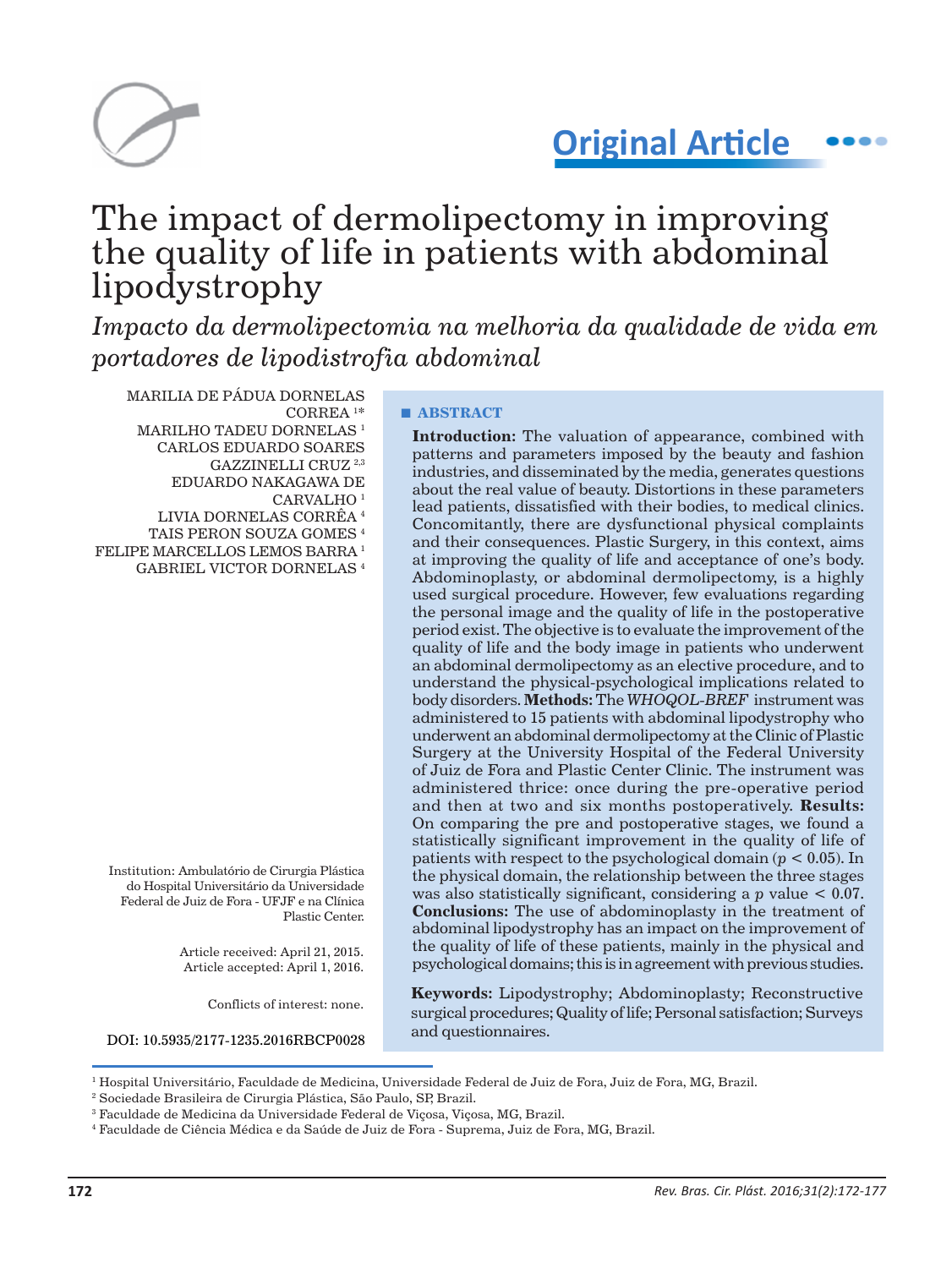#### **■ RESUMO**

**Introdução:** A valorização da aparência, aliada a padrões e parâmetros impostos pelas indústrias de beleza e moda e difundidos pelas mídias geram questionamentos sobre o real valor da beleza. Distorções nesses parâmetros levam pacientes, insatisfeitos com seus corpos, aos consultórios médicos. Concomitantemente, existem queixas físicas disfuncionais e suas consequências. A Cirurgia Plástica, nesse contexto, tem como objetivo a melhora da qualidade de vida e maior aceitação do próprio corpo. A abdominoplastia ou dermolipectomia abdominal é um procedimento cirúrgico com grande ênfase, mas ainda com poucas avaliações a respeito da imagem pessoal e qualidade de vida no pós-operatório. O objetivo é avaliar a melhoria da qualidade de vida e da imagem corporal nos pacientes submetidos à dermolipectomia abdominal como procedimento eletivo e compreender implicações físico-psicológicas relacionadas aos distúrbios corporais. **Métodos:** Aplicação do instrumento *WHOQOL bref* em 15 pacientes do Ambulatório de Cirurgia Plástica do Hospital Universitário da Universidade Federal de Juiz de Fora e da Clínica Plastic Center, portadoras de lipodistrofia abdominal submetidas à dermolipectomia abdominal em três momentos: pré-operatório, dois e seis meses de pós-operatório. **Resultados:** Após análise dos dados, foi observada melhora na qualidade de vida dos pacientes comparando os resultados nos estágios de pré e pós-operatório, analisados no domínio psicológico com resultados estatisticamente significativos (*p* < 0,05). No domínio físico, a relação entre as três etapas também é estatisticamente significativa, considerando valor *p* < 0,07. **Conclusões:** A abdominoplastia no tratamento da lipodistrofia abdominal tem impacto na melhora da qualidade de vida destes pacientes, principalmente nos aspectos físico e psicológico, concordando com literatura pré-existente.

**Descritores:** Lipodistrofia; Abdominoplastia; Procedimentos cirúrgicos reconstrutivos; Qualidade de vida; Satisfação pessoal; Inquéritos e questionários.

# **INTRODUCTION**

The appreciation of appearance today is a reality that has aroused constant assessments regarding the real value of beauty. Standards and parameters have been created and recreated from the beauty and fashion industries, being massively disseminated by the press and television media. Women and men with sculptured bodies are more than objects of desire for some, as these individuals represent examples of an ideal to be achieved.

According to the American Psychiatric Association (APA), many mental disorders arise from the incessant desire to be physically equal or similar to another person. One of these, body dysmorphic disorder  $1, 2$ , displays a direct relationship between selfdemand and the development of this mental disease. Small distortions in relation to constantly broadcast

parameters have led countless patients to medical clinics with the complaint of being troubled or unhappy with their bodies.

Along with this disorder, there are dysfunctional physical complaints that lead to various other consequences. Cutaneous deformities, lipodystrophies, and changes in the myoaponeurotic layer, can generate alterations in the function of the abdominal wall, and requires reparative surgical intervention to restore the aesthetic, function, and balance of the abdominal muscles.

These individuals tended to develop abdominal hypotonia, after pregnancy (in women), abdominal hernias, increased intrabdominal volume<sup>3</sup>, excessive weight loss in a short time<sup>4</sup>, or through a combination of these elements.

Plastic surgery, in these cases, is intended to improve the quality of life<sup>5</sup>, generating a positive impact<sup>6</sup> on improving satisfaction with the body.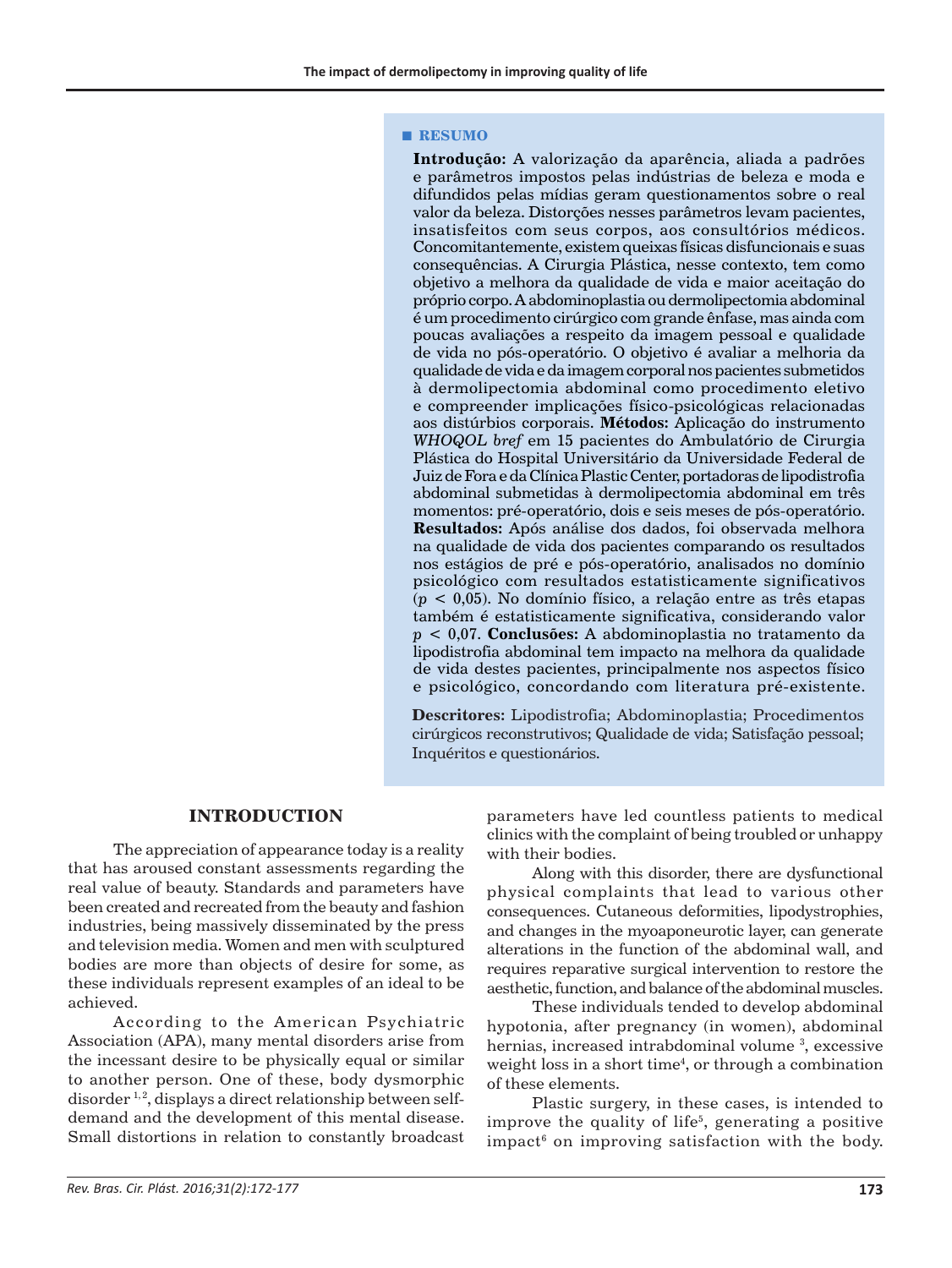Abdominoplasty or abdominal dermolipectomy, initially described in 19617 , is a surgical procedure that has gained prominence today, but which has undergone few evaluations that have examined patient evaluations of personal image and quality of life in the postoperative period.

In the perspective of mental health, abdominoplasty is understood as a way to modify the actual image of the individual through the restoration of the body-structure, generating as a consequence, an improvement in psychosocial function. Likewise, it allows the confluence of images that the individual presents both to others and to oneself, producing a synergistic effect in the improvement of personal symptoms regarding their physical body.

There are few published cases, which depict the improvement of the personal image and satisfaction in the postoperative period of this type of aestheticrepair procedure<sup>8</sup>. Given this, it is essential to qualify and quantify the subjective evaluation of patients in relation to mental, physical, emotional, social, and sexual functions, understanding their complaints and intimate perceptions about their problem.

## **OBJECTIVE**

The proposed objective is the evaluation of the improvement in the quality of life and of body image in patients who underwent abdominal dermolipectomy as an elective procedure, involving the physical and psychological well-being related to body disorder.

#### **METHODS**

This was a longitudinal and prospective study, which applied the *WHOQOL-BREF* tool to compare the assessments of patients who underwent an abdominal dermolipectomy. The evaluations were performed on 15 patients of the Outpatient Clinic of Plastic Surgery at the University Hospital of the Federal University of Juiz de Fora and the Plastic Center Clinic, both in Juiz de Fora, MG, at three time points: during the pre-operative period, as well as two and six months postoperatively.

The questionnaire, standardized by the Mental Health Program of the World Health Organization (WHO) and validated in Brazil in 1998 by Dr. Marcelo Pio de Almeida Fleck<sup>9</sup>, contains 26 questions distributed in four areas: social, psychological, physical, and environment relations. The scores of each domain in the *WHOQOL-BREF* are rated on a scale of 20, with scores closer to 20 representing a better quality of life in the interviewee.

Ambulatory patients of the Clinic of Plastic Surgery at the University Hospital of the Federal University of Juiz de Fora or Plastic Center, Plastic

Surgery Clinic in the city of Juiz de Fora, who had undergone a conventional abdominal dermolipectomy without liposuction or other complementary procedures between June and December 2011 were included.

The patients were selected by convenience, being the first 15 candidates for abdominoplasty, those classified as V in the classification system proposed by Bozola<sup>10</sup>, and those in which a conventional abdominoplasty was performed (Figure 1). Patients with prior dermolipectomy, or even individuals unable to respond to the questionnaire were excluded from the study. This study was approved by the Ethics and Research Committee of the University Hospital of the Federal University of Juiz de Fora (HU/UFJF); under opinion number 130/11, May 23, 2011.



**Figure 1.** Image in patients who underwent abdominal dermolipectomy.

#### *Statistical Analysis*

After data collection, the obtained data were digitized and analyzed by means of a tool specific for the assessment of the *WHOQOL-BREF* instrument, developed in Microsoft Excel software by the Program of Graduate Studies in Production Engineering (PPGEP)/ Laboratory of Quality of Life (LaQVida), both from the Federal Technological University of Paraná/UTFPR.

This program performs the calculations of the scores and descriptive statistics of *WHOQOL-BREF* automatically, with the researcher only needing to insert the data collected through the *WHOQOL-BREF* questionnaire. This program can be downloaded at the URL: http://www.brunopedroso. com.br/whoqolbref.html<sup>11</sup>.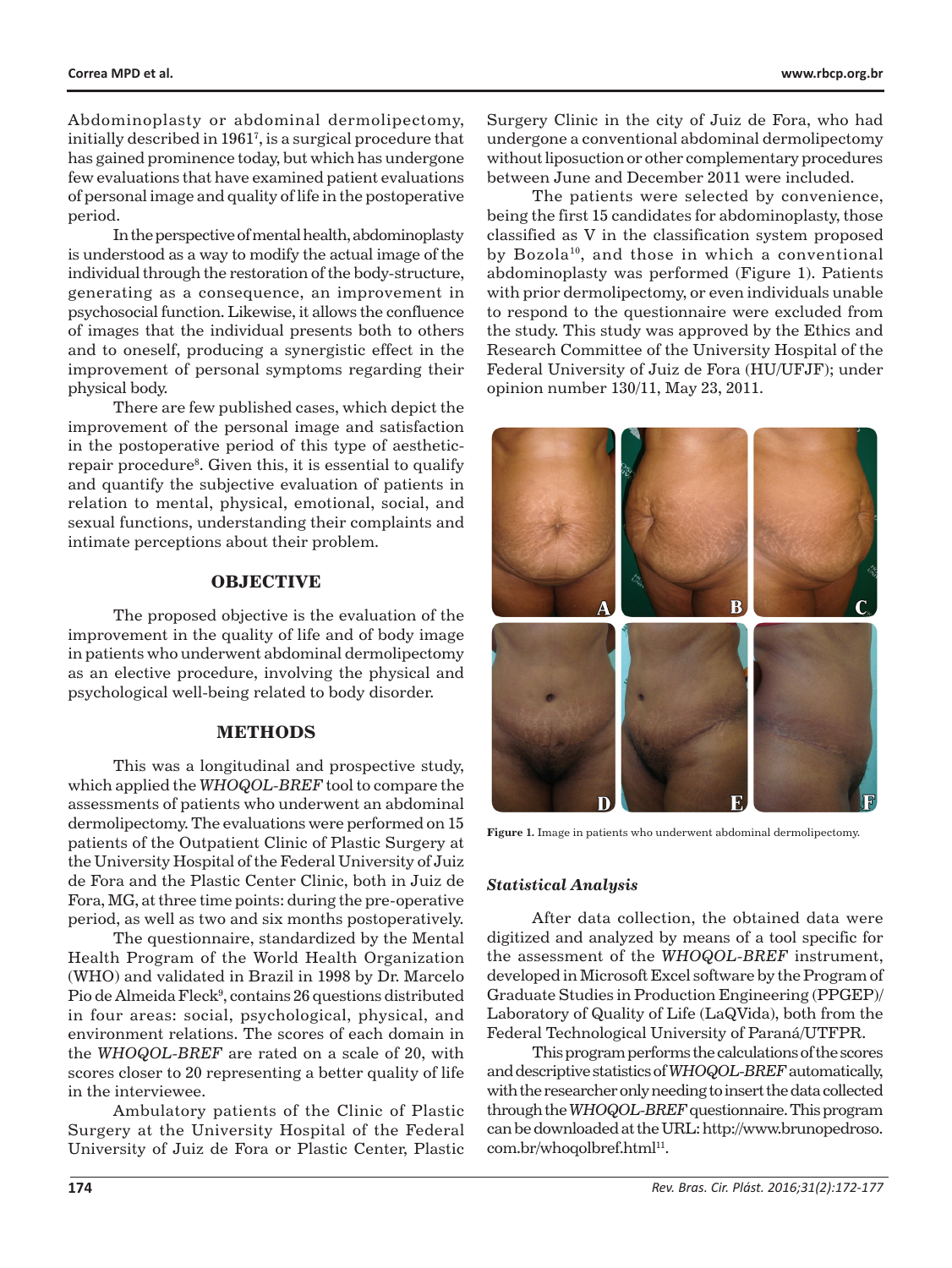In sequence, a statistical analysis was performed upon the data within their specific domains to check for normality by Levine's test. The results of these tests found that the data was approximately normal. In view of this finding, the means of responses were subjected to analysis of variance (ANOVA) in order to compare the means between the pre-operated data with data of two and six months following the referred surgery.

#### **RESULTS**

After the application of the questionnaire, digitalization, and data analysis, as described above, the following results were obtained: (Tables 1, 2 and 3). As we can observe in the presented tables, there was an improvement in the quality of life in our patients submitted to a dermolipectomy, when the results are compared between the pre-operative and post-operative stages, especially in the psychological domain, which presented statistically significant results (*p* < 0.05).

Regarding the physical domain, the relationship between the three steps is also statistically significant if we consider a *p value* < 0.07. In contrast, relationships in the social and environmental domains showed no statistical significance.

The total score, which scales the quality of life in the five domains, was, in the pre-operative stage, 61.81 on a scale from 0 to 100. After 2 months postoperatively, this score was 68.81, representing an increase of 7 points in this scale. When the first score is compared with the one obtained after 6 months postoperatively, which had a value of 69.37, an increase of 7.56 was observed on the same scale.

This increase, both after two months and after six months postoperatively, highlights an improvement in the overall quality of life of these patients, which is increased with the progression of the postoperative period. In addition, there was no statistical difference between patients from a private clinic and from the Single Health System (SUS), since the selected patients were similar.

**Table 1.** Results obtained during the pre-operative period.

| Domain                 | Mean<br>(Scale from 4 to 20) | <b>Standard Deviation</b> | Minimum Value | Maximum Value | Mean<br>(Scale from 0 to 100) |
|------------------------|------------------------------|---------------------------|---------------|---------------|-------------------------------|
| Physical               | 13.52                        | 2.76                      | 8             | 18.29         | 59.5                          |
| Psychological          | 14.09                        | 2.14                      | 10.67         | 16.67         | 63.03                         |
| Social relations       | 14.49                        | 3.14                      | 9.33          | 20            | 65.56                         |
| Environment            | 13.33                        | 2.37                      | 9.5           | 17            | 58.31                         |
| Self-assessment of QOL | 15.87                        | 2.2                       | 12            | 20            | 74.18                         |
| Total                  | 13.89                        | 1.95                      | 10.77         | 17.08         | 61.81                         |

QOL: Quality of life.

**Table 2.** Results obtained two months following the operation.

| Domain                 | Mean<br>(Scale from 4 to 20) | <b>Standard Deviation</b> | Minimum<br>Value | Maximum Value | Mean<br>(Scale from 0 to 100) |
|------------------------|------------------------------|---------------------------|------------------|---------------|-------------------------------|
| Physical               | 14.93                        | 2.39                      | 9.14             | 18.85         | 68.31                         |
| Psychological          | 15.96                        | 2.02                      | 12.67            | 16.67         | 74.75                         |
| Social relations       | 15.2                         | 2.51                      | 12               | 20            | 70                            |
| Environment            | 13.9                         | 2.24                      | 10.5             | 17            | 61.87                         |
| Self-assessment of QOL | 16.93                        | 1.77                      | 14               | 20            | 78.31                         |
| Total                  | 15.01                        | 1.77                      | 11.69            | 17.38         | 68.81                         |

QOL: Quality of life.

**Table 3.** Results obtained six months following the operation.

|                        |                              | $\overline{\phantom{a}}$  |                  |                  |                                    |
|------------------------|------------------------------|---------------------------|------------------|------------------|------------------------------------|
| Domain                 | Mean<br>(Scale from 4 to 20) | <b>Standard Deviation</b> | Minimum<br>Value | Maximum<br>Value | Mean<br>(Scale from $0$ to $100$ ) |
| Physical               | 15.31                        | 2.41                      | 10.29            | 18.56            | 70.58                              |
| Psychological          | 15.73                        | 2.48                      | 10               | 19.33            | 73.31                              |
| Social relations       | 15.73                        | 4.1                       | 8                | 20               | 73.31                              |
| Environment            | 13.83                        | 2.55                      | 9.5              | 17.5             | 61.43                              |
| Self-assessment of QOL | 16.53                        | 2.97                      | 8                | 20               | 78.31                              |
| Total                  | 15.1                         | 2.31                      | 10.31            | 18               | 69.37                              |
| QOL: Quality of life.  |                              |                           |                  |                  |                                    |

*Rev. Bras. Cir. Plást. 2016;31(2):172-177* **175**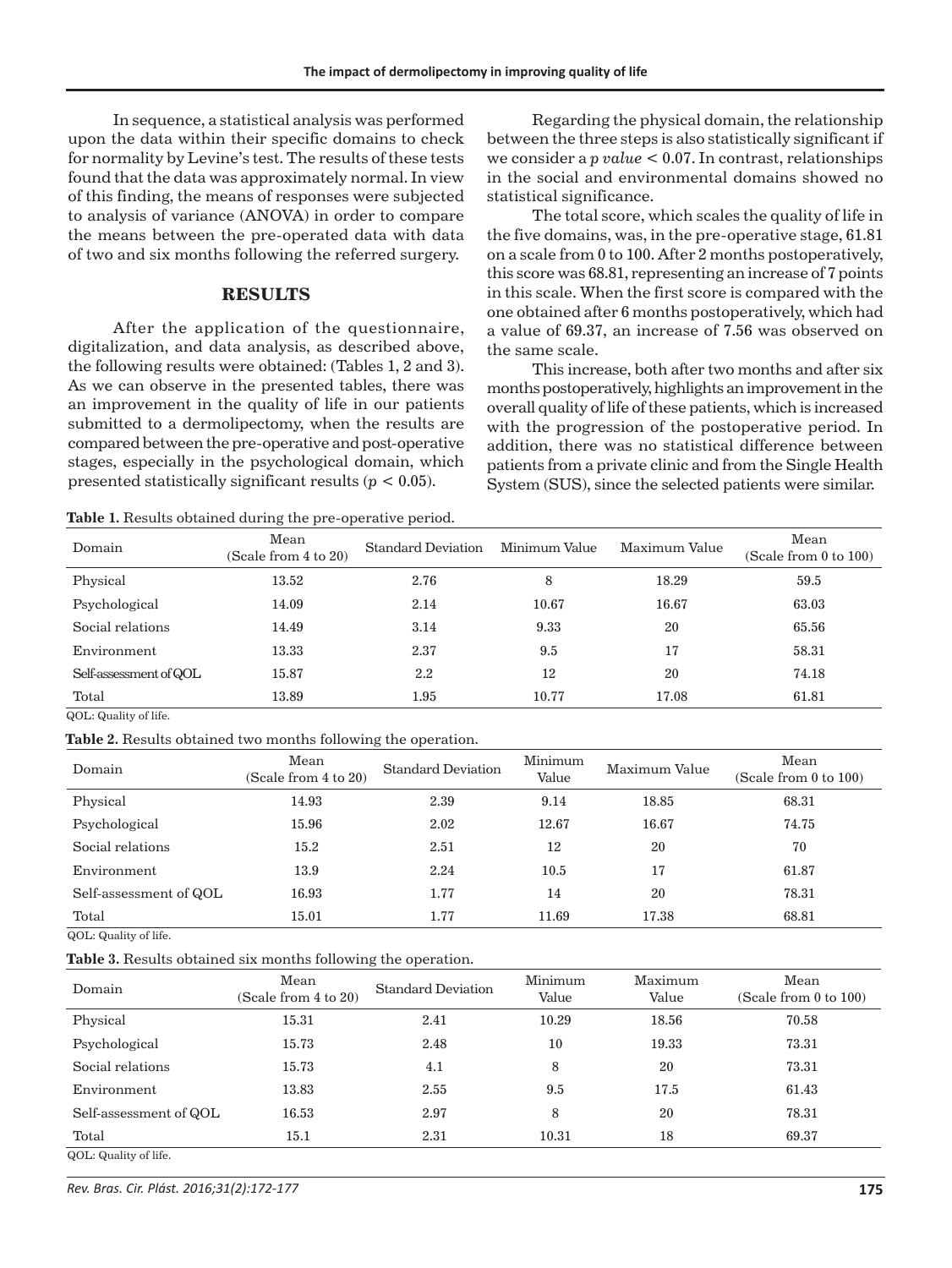#### **DISCUSSION**

The use of abdominoplasty for the treatment abdominal lipodystrophy has previously been demonstrated in other studies as an effective therapy in the improvement of quality of life. This has been shown through the utilization of other forms of assessment, such as the *Body Shape Questionnaire*, *Rosenberg Self-Esteem Scale* (validated by the Federal University of SP), *Short Form 36,* and *Multidimensional Body-Self Relations Questionnaire* (used by de Brito et al.<sup>12</sup> and by Bolton et al.<sup>8</sup>. These studies have already suggested that this surgical procedure has a positive effect on the improvement of self-image and the mental health of patients with abdominal lipodystrophy.

More recently, Papadopoulos et al.<sup>13</sup> obtained similar results after measuring the emotional stability of patients who had undergone an abdominoplasty. Furthermore, Stuerz et al.<sup>14</sup> found a beneficial impact of this surgery on patients with great weight loss. The assessment of the quality of life by means of the *WHOQOL-BREF* questionnaire, employed herein, goes beyond the classic measures of symptoms, limitations, and dysfunctions. The current methods for the evaluation of quality of life are derived primarily from three areas of research: happiness, social indicators, and health indicators<sup>15</sup>, which are in agreement with the *WHOQOL-BREF* questionnaire on quality of life assessment by the four already cited domains: social relations, psychological, physical, and environment.

The choice of the *WHOQOL-BREF* as an analysis tool in the current study was based on the capacity of the questionnaire to measure objectively the quality of life of patients who underwent the procedure, as well as its applicability to the patients of our service. This is a questionnaire qualified as an instrument of good psychometric performance and of convenient use<sup>16</sup>, besides having a transcultural character<sup>17</sup>. The original model, called the *WHOQOL 100*, consists of 100 questions and its simplification, which features 26 questions, may be more appropriately adjusted to the cultural level of our patients, the majority of whom are exclusive users of the SUS.

The evaluation of patients undergoing abdominoplasty by the *WHOQOL-BREF* questionnaire, apparently unprecedented when one searches previous publications, seems to us as an important alternative in the comparison of results among patients who underwent this procedure. In addition, as the results corroborate the previous studies that provide evidence of the benefits of abdominoplasty on quality of life of patients, it gives strength to this assertion and encourages the use of abdominoplasty to improve personal self-image, respecting, of course, the appropriate indications of the procedure.

Finally, it is known that the attempt to evaluate and compare the level of the quality of life by objective methods is hampered by human subjectivity. Even so, the creation of mechanisms that can demonstrate substantial gains, achieved by surgical procedures, is of vital importance for assessing ways to improve the condition of patients affected by diseases, which have an impact on their physical and mental health, as is the case with abdominal lipodystrophy.

### **CONCLUSION**

The use of abdominoplasty in the treatment of abdominal lipodystrophy has an impact on the improvement in the quality of life of patients who underwent this procedure, mainly in the physical and psychological domains, which is in agreement with pre-existing literature.

#### **COLLABORATIONS**

| <b>MPDC</b>  | Final approval of the manuscript; conception;<br>study design and completion of surgeries. |
|--------------|--------------------------------------------------------------------------------------------|
| <b>MTD</b>   | Analysis; data interpretation and completion<br>of surgeries.                              |
| <b>CESGC</b> | Drafting of the manuscript.                                                                |
| ENC          | Review of the content.                                                                     |
| LDC          | Bibliography search and data collection.                                                   |
| <b>TPSG</b>  | Data collection.                                                                           |
| <b>FMLR</b>  | Statistical analysis.                                                                      |

**GVD** Data collection.

#### **REFERENCES**

- 1. Hodgkinson JD. Identifying the body-dysmorphic patient in anesthetic surgery. Aesth Plast Surg. 2005;29(6):503-9. DOI: http:// dx.doi.org/10.1007/s00266-005-5033-6
- 2. Ferraro GA, Rossano F, D'Andrea F. Self-perception and selfesteem of patients seeking cosmetic surgery. Aesth Plast Surg. 2005;29(3):184-9. DOI: http://dx.doi.org/10.1007/s00266-004-0124-3
- 3. Pontes R. Abdominoplastia. Ressecção em Bloco e sua Aplicação em Lifting de Coxa e Torsoplastia. Rio de Janeiro: Revinter; 2004.
- 4. van der Beek ES, Te Riele W, Specken TF, Boerma D, van Ramshorst B. The impact of reconstructive procedures following bariatric surgery on patient well being and quality of life. Obes Surg. 2010;20(1):36-41.
- 5. Rankin M, Borah GL, Perry AW, Wey PD. Quality-of-life outcomes after cosmetic surgery. Plast Reconstr Surg. 1998;102(6):2139-45. DOI: http://dx.doi.org/10.1097/00006534-199811000-00053
- 6. Pecori L, Serra Cervetti GG, Marinari GM, Migliori F, Adami GF. Attitudes of morbidly obese patients to weight loss and body image following bariatric surgery and body contouring. Obes Surg. 2007;17(1):68-73.
- 7. Gonzalez-Ulloa M. Belt lipectomy. Br J Plast Surg. 1961;13:179-86.
- 8. Bolton MA, Pruzinsky T, Cash TF, Persing JA. Measuring outcomes in plastic surgery: body image and quality of life in abdominoplasty patients. Plast Reconstr Surg. 2003;112(2):619-27. DOI: http://dx.doi.org/10.1097/01.PRS.0000070972.57000.08